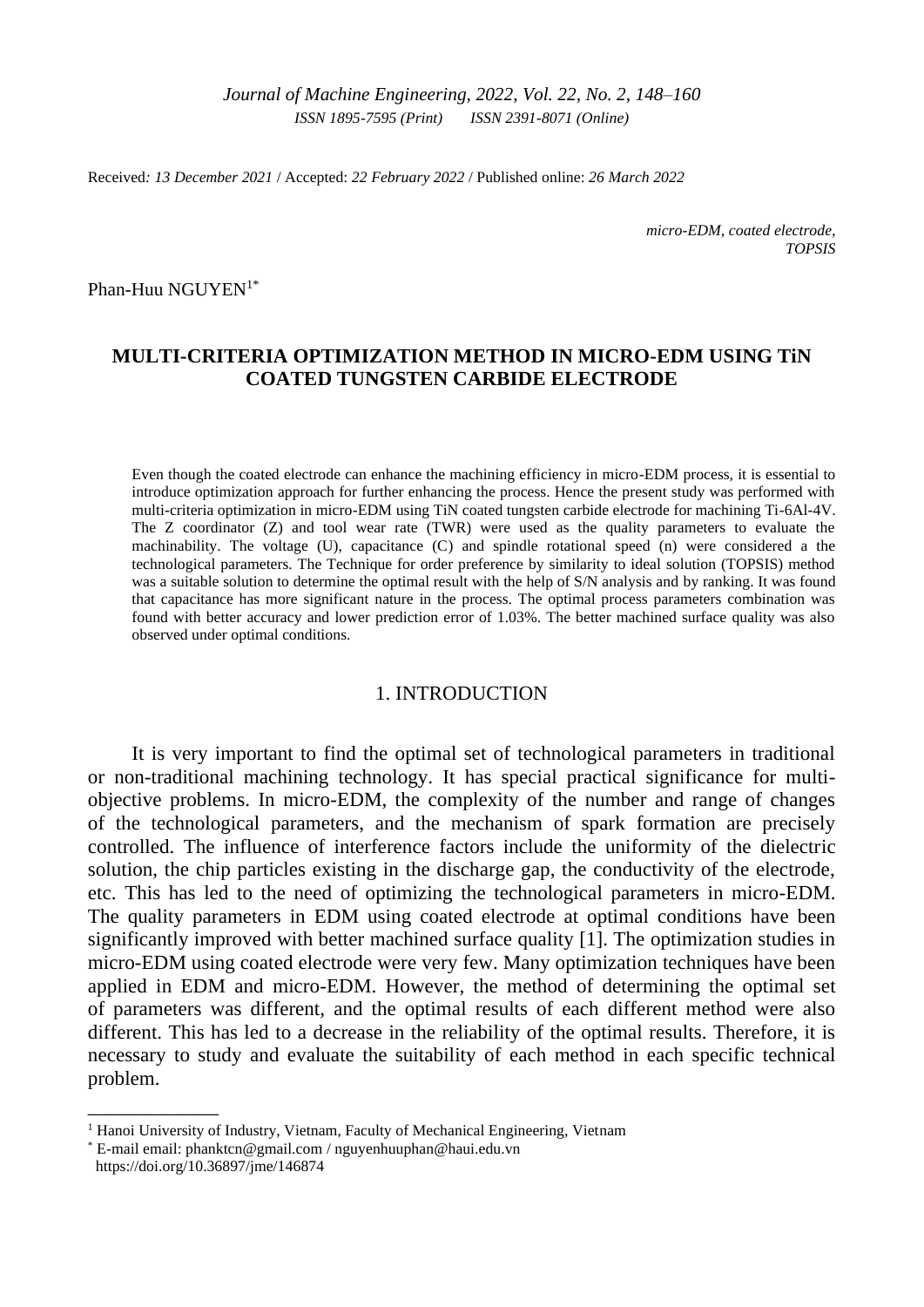Many multi-objective decision techniques (MCDM) were introduced in EDM and micro-EDM [2]. However, the solution has not been clarified to determine the optimal set of parameters. Artificial neural network (ANN) was used to optimize single-objectives in EDM [3]. As compared with response surface methodology (RSM), ANN gives higher accuracy in the process [4].

Single-objective optimization models of material removal rate (*MRR*) and surface roughness (*SR*) in EDM have been identified. BBO and PSO techniques were used to decide simultaneously *MRR* and *SR* in EDM for EN31 [5]. As compared with the optimal result by PSO, it's BBO's was observed as better with the simpler computational technique. The *MRR*, tool wear rate (*TWR*) and overcut (OC) in EDM for Al alloy were decided simultaneously by Unitily [6].

The study used S/N analysis to determine the optimal value of the analyzed machined surface topography and quality parameters. However, the properties of the machined surface layer have not been analyzed including WLT, micro cracking, surface layer structure organization composition, etc. MOORA technique was used in EDM and optimal results were determined by *S*/*N* analysis [7].

Machining efficiency at optimum condition is good. Machining efficiency in micro-EDM for 304 steel at optimum conditions has been significantly improved [8]. Taguchi's rating – GRA was used to determine the optimal set of technology parameters in concurrent decision. *MRR*, *TWR*, *OC* and profile of holes in micro-EDM were observed as better. Grey relational approach (GRA)was a multi-objective decision technique suitable for micro-EDM for Cp Titanium, and the machining efficiency at optimal conditions was improved by 13.66% [9]. Taguchi-GRA has been applied in other multi-objective problems in EDM [10]. Although the effectiveness of GRA has been validated, many other computational techniques such as TOPSIS, genetic algorithm (GA) and Ant Colony optimization need to be considered. Many quality parameters in micro-EDM have been simultaneously determined by Taguchi-TOPSIS technique [11].

It was shown that the Taguchi-TOPSIS technique was simplest and best method in MCDM. TOPSIS-Fuzzy was used for simultaneous decision of *MRR*, *TWR*, *OC* and *TA* in micro-EDM [12]. The optimal result was determined by the rank, and the computational technique was very complex [13]. This technique was also used in some other multiobjective optimization problems in EDM [14]. The technique using Taguchi-GRA has improved the machining efficiency in EDM for Ti-5Al-2.5Sn by 44.23%, and the surface quality at optimal conditions is good [15]. Optimal results are determined by *S*/*N*, and this technique contributes to a significant reduction in experimental time and cost. Determining the optimal parameter set by *S*/*N* in TOPSIS is better than it by ranking [16]. Compared with GRA, the multi-objective optimization results in micro-EDM for magnesium Alloy by Taguchi-TOPSIS are better [17].

The above research results have shown that different multi-objective optimization solutions were applied in micro-EDM. But still an considerable enhancement are needed in the approached. In this study, depth of cut (*Z*) and *TWR* in micro-EDM using TiN coated Tungsten carbide electrode for Ti-6Al-4V were determined simultaneously. The Taguchi method combined with TOPSIS was used as MCDM approach. The surface quality at optimal conditions was also analyzed and evaluated.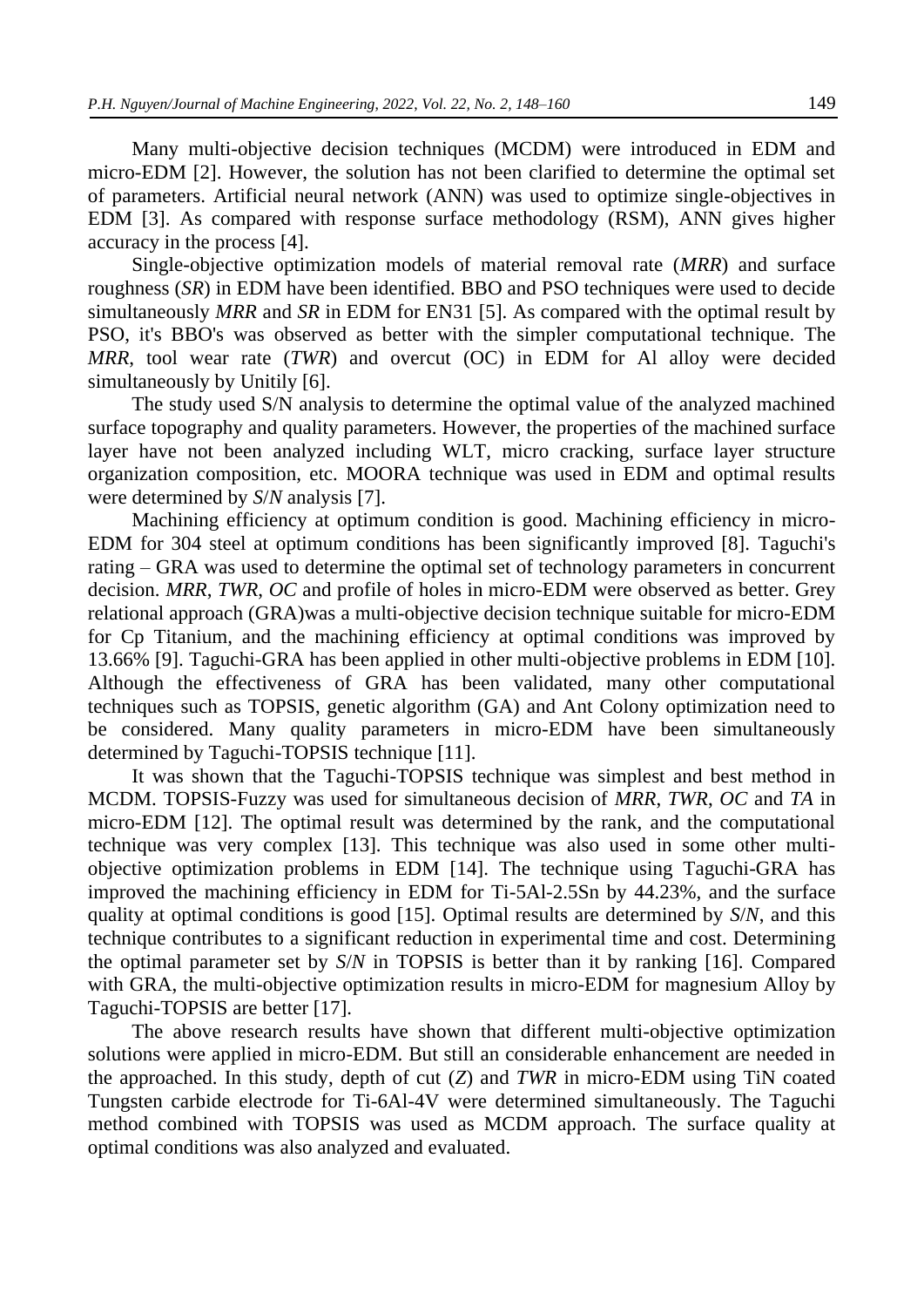# 2. MATERIALS AND METHODOLOGY

#### 2.1. SELECTION OF PROCESS PARAMETERS AND VARIABLES

Tungsten Carbide electrode was coated with 6.663 μm thickness of Titanium Nitride. The mean diameter of coated Titanium Nitride electrode was found as 503.326 μm. The workpiece used in this study was Titanium alloy (Ti-6Al-4V) Specimens.Ti-6Al-4V belongs to the group of materials that are difficult to process by traditional machining methods, since it is used a lot in aerospace, nuclear and medical fields. In this study all the experiments were conducted on Hyper 10 Micro Electric Discharge Machining. The technological parameters and their levels in the study have been chosen as per in Table 1.

| Expt.          |         | Process parameters | Response variables |        |            |
|----------------|---------|--------------------|--------------------|--------|------------|
| No.            | Voltage | Capacitance        | Spindle rotation   | Z      | <b>TWR</b> |
|                | (V)     | (pF)               | (rpm)              | (mm)   | (mg/min)   |
| 1              | 120     | 100                | 200                | 0.534  | 0.00834    |
| $\mathfrak{D}$ | 120     | 1000               | 400                | 1.2214 | 0.045      |
| 3              | 120     | $10\times10^{4}$   | 600                | 1.9078 | 0.075      |
| 4              | 140     | 100                | 400                | 0.762  | 0.0234     |
| 5              | 140     | 1000               | 600                | 1.3956 | 0.05       |
| 6              | 140     | $10\times10^{4}$   | 200                | 2.2538 | 0.0883     |
| 7              | 160     | 100                | 600                | 1.2933 | 0.015      |
| 8              | 160     | 1000               | 200                | 1.2092 | 0.0416     |
| 9              | 160     | $10\times10^{4}$   | 400                | 2.3833 | 0.0983     |

Table 1. Performance measures of the present study under L<sub>9</sub> based approach

#### 2.2. TOPSIS BASED MULTI-OBJECTIVE OPTIMIZATION

Currently, the Taguchi method is most commonly used to design experiments in EDM and micro-EDM [18]. This can be attributed to the suitable choice of technology parameters and its level in EDM and micro-EDM, and the experimental cost is also minimized. In order to make multi-objective optimization in EDM and micro-EDM easy, Taguchi has been combined with the TOPSIS method [12]. TOPSIS is a very common method used in the multi-objective optimization. This method provides a more realistic way of selecting problems in the multi-objective optimization. This is a multi-objective decision method in order to derive the best (best ideal) indicators from the best and the worst (the worst negative) indicators from the bad indicators, and the steps to implement this combination are as shown in Fig. 1. However, solving each multi-objective optimization problem by different methods, it leads to often different results [19]. On the other hand, the method to be able to determine the optimal results in the publications is also different, namely it can be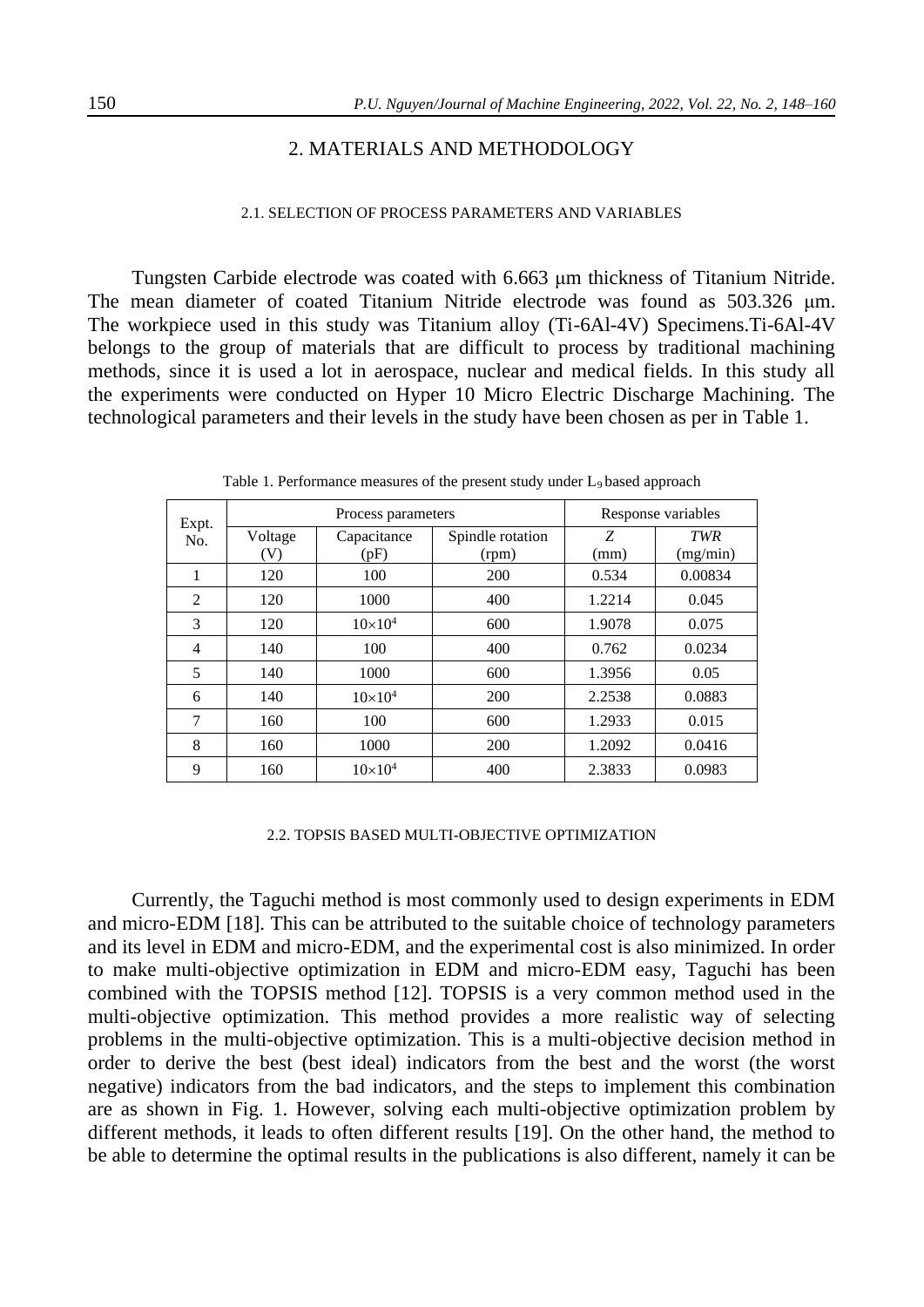determined by the optimal index ranking or the *S*/*N* analysis of the optimal index. Therefore, the implementation method is inconsistent and it makes it difficult to apply in practice. Some recent studies show that it is necessary to use *S*/*N* analysis techniques to determine optimal technological parameters in problems solved by combining Taguchi with other multi-objective decision methods [15].



Fig. 1. Steps involved in Taguchi –TOPSIS method

## 3. RESULTS AND DISCUSSION

Experimental results with TiN coated tungsten carbide electrode in micro-EDM for Ti-6Al-4V are given in Table 1. Experimental readings were recorded for *L*<sup>9</sup> orthogonal array (three input parameters and three levels) to study depth of machining (*Z* coordinator) and tool wear rate (*TWR*).

#### 3.1. EFFECT OF PROCESS PARAMETERS ON Z AND TWR

**Effect of proess paramaters on** *Z***:** The change of *Z* could affect the time and cost of micro-EDM machining as shown in Fig. 2. Capacitance *C* can significantly affect the *Z* in micro-EDM using TiN coated electrode. The increase of the parameters leads to an increase in *Z*. As compared to  $U = 120$  V, *Z* at 140 V and 160 V was increased by 20.42% and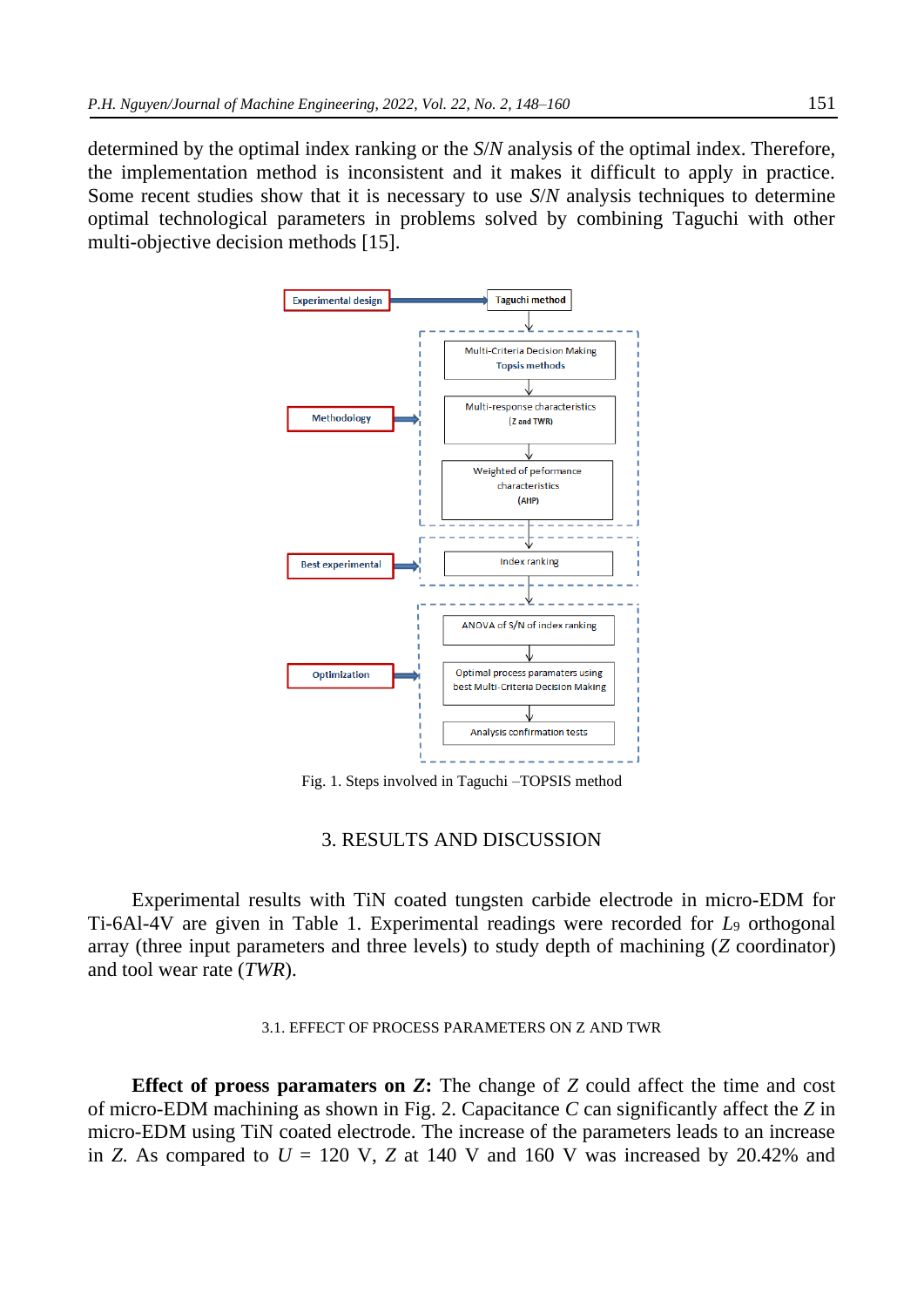33.40%, respectively, since the higher *U* led to higher energy of the discharge process. However, the change of discharge energy according to  $U = 120-160$  V was not significant. As compared with  $C = 100$  pF, Z at 1000 pF and 10 nF was increased the most by 44.76% and 152.76%, respectively. This may be owing to direct effect of *C* on the charging and discharging processes in the EDM. In addition to it, it affects the number of sparks formed in a pulse. The change in spindle rotational speed, it led to *Z* being changed insignificantly. As compared to  $n = 200$  rpm, Z at 400 rpm and 600 rpm was increased by 9.25% and 15.0%, respectively. It was also possible that the rotational speed of the electrode has an effect on the suction or discharge of the dielectric solution and the chip in the gap between the electrode and the workpiece. It could also affect the stability of the machining process. And the results showed that, in the range of  $n = 200-600$  rpm, there was no significant effect on this effect in micro-EDM.



Fig. 2. Influence of process parameters on *Z* Vs: (a) Voltage, (b) Capacitance, (c) spindle rotational speed

**Effect of proess paramaters on TWR:** The result of the change of *TWR* with the change of *U*, *C* and *n* in the micro-EDM has been shown in Fig. 3. In general, the change of *U* and n led to a negligible change in *TWR*. It could be owing to the *U* and *n* survey range, which led to a negligible improvement in the spark energy and stability of the discharge. The lower *TWR* was observed under  $U = 120$  V and  $U = 160$  V. Where it was maximum at  $U = 140$  V and  $n = 400$  rpm. The effect of *C* on *TWR* in micro-EDM with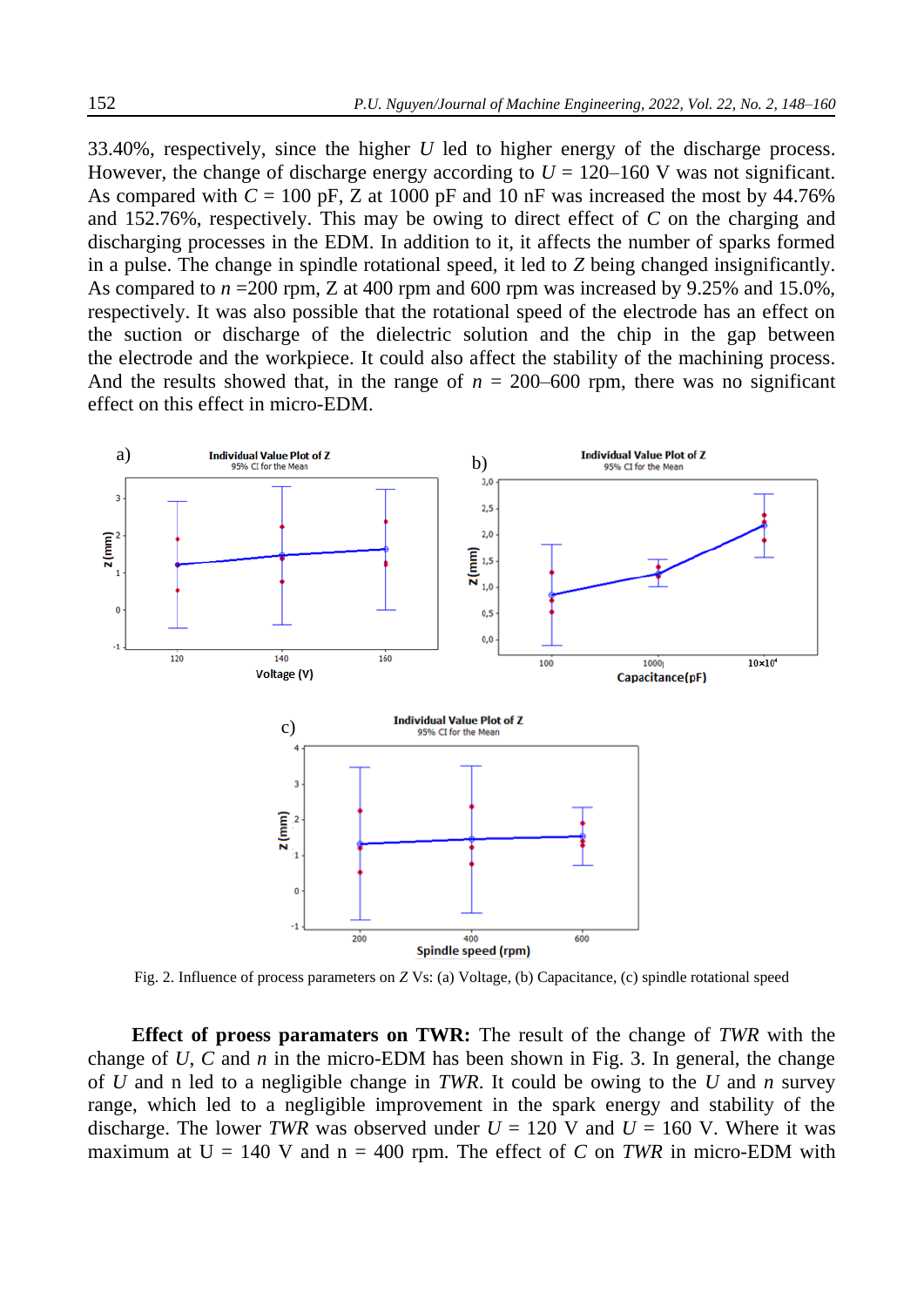coated electrode was the same as that of *Z*. The increase of *C* led to a significantly increased *TWR*. This could be explained similarly to the increase of *Z*. Capacitance *C* could most significantly affect *TWR*. As compared to  $C = 100$  pF, the *TWR* at 1000 pF and 10 nF were increased by 192.23% and 459.69%, respectively.



Fig. 3. Influence of process parameters on TWR Vs: (a) Voltage, (b) Capacitance, (c) spindle rotational speed

#### 3.2. COMPUTATION BY RANKING OF INDEXING

Step 1: Quality indicator matrix: The quality indicator matrix is defined as follows:

 $X=$  $\lfloor$ I I I I  $\begin{bmatrix} Z_1 & TWR_1 \\ Z & TWR \end{bmatrix}$  $Z_2$  TWR<sub>2</sub>  $Z_9$   $TWR_9$ ] I I  $\overline{\phantom{a}}$  $\overline{\phantom{a}}$ I

Step 2: Normalize the matrix: The results of the calculation process are performed according to step 2 in Fig. 2, and the results are in Table 2.

Step 3: Weighting of quality criteria: The weight of quality indicators is determined by the AHP method, and it is depicted in Fig. 1. In this study, micro-EDM machining efficiency is very important, so it is considered to be more important than electrode wear. And the results of the weights include  $W_Z$  = 0.667 and  $W_{TWR}$  = 0.333. Values of weights are assigned to quality criteria according to step 3 in Fig. 2.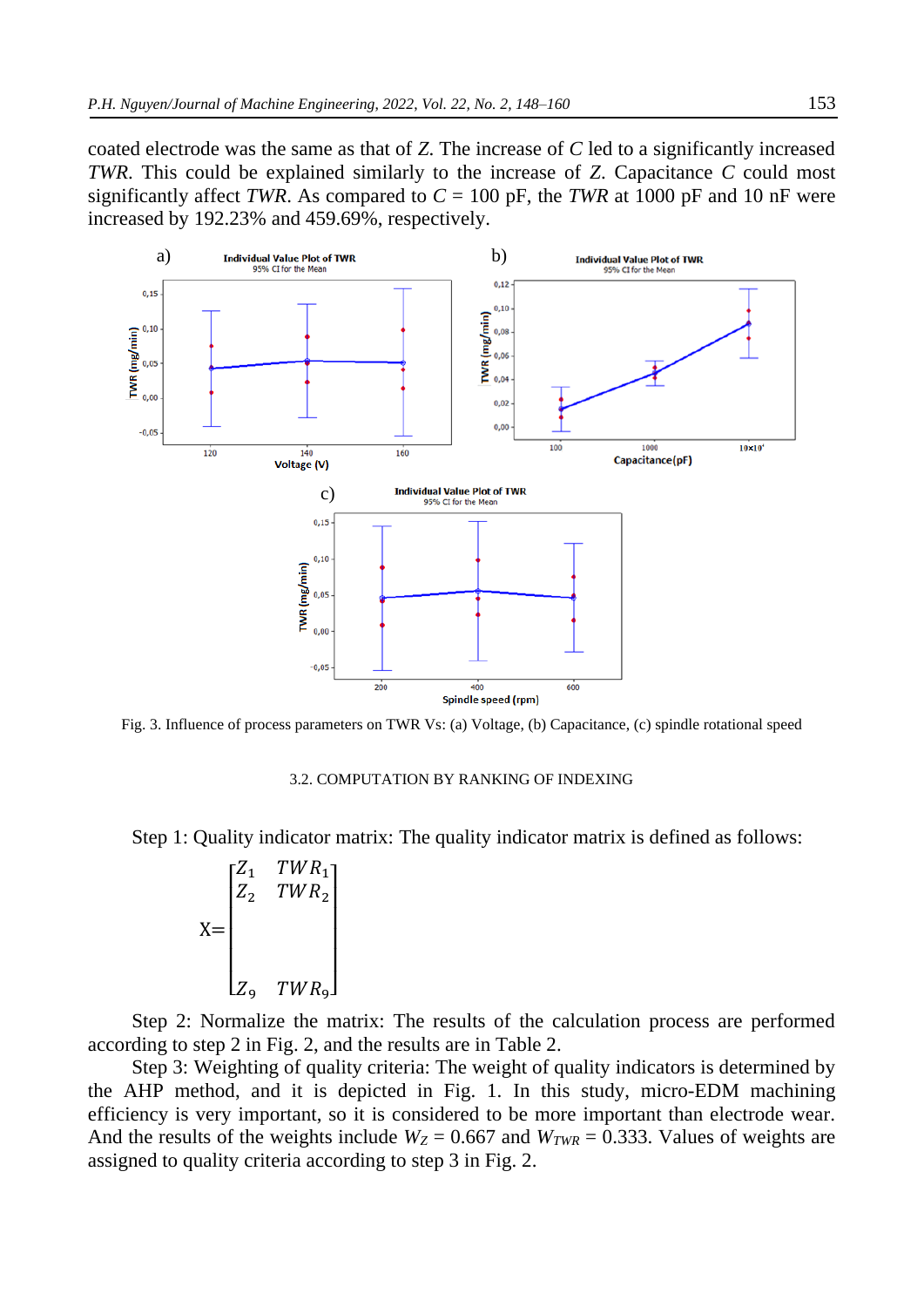| Exp.           | Voltage | Capacitance<br>(pF) | Spindle<br>rotational | Vector<br>normalization |           |  |
|----------------|---------|---------------------|-----------------------|-------------------------|-----------|--|
| N <sub>0</sub> | (V)     |                     | speed<br>(rpm)        | $X_Z$                   | $X_{TWR}$ |  |
| 1              | 120     | 100                 | 200                   | 0.1143                  | 0.0480    |  |
| $\overline{2}$ | 120     | 1000                | 400                   | 0.2614                  | 0.2590    |  |
| 3              | 120     | $10\times10^{4}$    | 600                   | 0.4082                  | 0.4317    |  |
| 4              | 140     | 100                 | 400                   | 0.1631                  | 0.1347    |  |
| 5              | 140     | 1000                | 600                   | 0.2986                  | 0.2878    |  |
| 6              | 140     | $10\times10^{4}$    | 200                   | 0.4823                  | 0.5083    |  |
| 7              | 160     | 100                 | 600                   | 0.2767                  | 0.0863    |  |
| 8              | 160     | 1000                | 200                   | 0.2587                  | 0.2395    |  |
| 9              | 160     | $10\times10^{4}$    | 400                   | 0.5100                  | 0.5658    |  |

Table 2. Normalization of performance measures

Step 4: Determine the best solution  $(A^+)$  and the worst solution  $(A^-)$ : The values of these solutions are determined by the formulas in step 4 in the diagram of Fig. 3 and  $A^+ = \{Z =$ 0.34; *TWR* = 0.016} and  $A = \{Z = 0.076$ ; *TWR* = 0.188}.

Step 5: Determine  $S_i^+$  and  $S_i^-$ : Perform the calculation according to the formula in step 5 in Fig. 3 and these results in Table 5.

Step 6: Determine the ideal solution.

Step 7: Ranking and selecting the best solution.

**\* The best experiment:** The analysis results show that *C* \* of Exp.09 is the largest, and parameter process are  $U = 160$  V,  $C = 10$  nF and  $n = 400$  rpm.

| Exp.<br>N <sub>o</sub> | y z   | V TWR | $y^+z$   | $V^+$ TWR | У <sup>-</sup> z | <b>V</b> TWR | $S_i^+$ | $S_i$  | $C_i^*$ | Ranking | S/N<br>ratio |
|------------------------|-------|-------|----------|-----------|------------------|--------------|---------|--------|---------|---------|--------------|
|                        | 0.076 | 0.016 | $-0.264$ | 0.000     | 0.000            | $-0.172$     | 0.2639  | 0.1724 | 0.395   | 8       | $-8.06487$   |
| 2                      | 0.174 | 0.086 | $-0.166$ | 0.070     | 0.098            | $-0.102$     | 0.1801  | 0.1416 | 0.440   | 7       | $-7.12644$   |
| 3                      | 0.272 | 0.144 | $-0.068$ | 0.128     | 0.196            | $-0.045$     | 0.1447  | 0.2011 | 0.582   | 3       | $-4.70768$   |
| 4                      | 0.109 | 0.045 | $-0.231$ | 0.029     | 0.033            | $-0.144$     | 0.2332  | 0.1472 | 0.387   | 9       | $-8.24630$   |
| 5                      | 0.199 | 0.096 | $-0.141$ | 0.080     | 0.123            | $-0.093$     | 0.1620  | 0.1539 | 0.487   | 5       | $-6.24589$   |
| 6                      | 0.322 | 0.169 | $-0.018$ | 0.153     | 0.245            | $-0.019$     | 0.1544  | 0.2462 | 0.615   | 1       | $-4.22779$   |
| 7                      | 0.185 | 0.029 | $-0.156$ | 0.013     | 0.108            | $-0.160$     | 0.1561  | 0.1930 | 0.553   | 4       | $-5.14831$   |
| 8                      | 0.173 | 0.080 | $-0.168$ | 0.064     | 0.096            | $-0.109$     | 0.1793  | 0.1453 | 0.448   | 6       | $-6.98301$   |
| 9                      | 0.340 | 0.188 | 0.000    | 0.172     | 0.264            | 0.000        | 0.1724  | 0.2639 | 0.605   | 2       | $-4.36697$   |

Table 3. Computation of Ranking in the present study

### 3.3. COMPUTATION OF PROCESS PARAMETERS

The results of the  $S/N$  analysis of  $C^*$  are shown in Table 3. The results show that the optimal set of technological parameters was obtained at  $U = 160$  V,  $C = 10$  nF and n = 600 rpm, and the results of the quality parameters at optimal conditions were determined by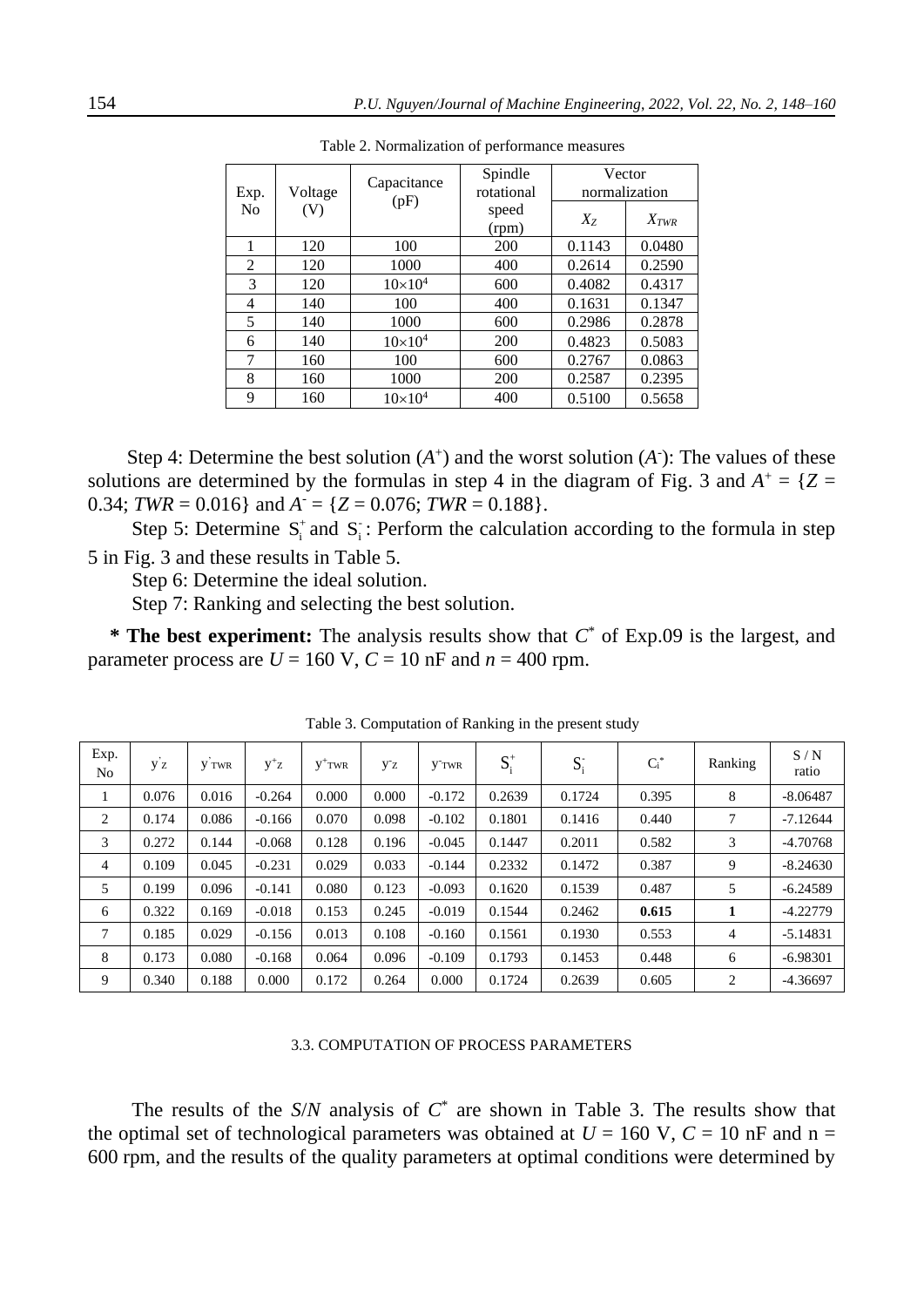Equation (1). The calculated and experimentally verified values of the quality criteria are shown in Table 6, and the maximum error between experimental and calculated was 1.03%.

$$
(Z, TWR)_{\text{opt}} = V_3 + C_3 + n_3 - 2T \tag{1}
$$

A comparison between the ranking optimal results and the optimal results by *S*/*N* analysis showed that the results determined by the *S*/*N* analysis were more efficient. Compared to *Z*opt and *TWR*opt of ranking, *Z*opt of *S*/*N* is increased by 10.74% and *TWR*opt of *S*/*N* is decreased by 0.9%, Table 4.

To evaluate the suitability of TOPSIS in this study, the optimal results in the study were compared with the results of some commonly used methods in EDM today. The results have shown that the results of different methods can be the same or different, Table 5. The result of TOPSIS is different from the results of GRA, Deng's, VIKORS, COPARS methods. In addition, the value of the quality parameters at optimal conditions is the largest, although with the priority of machining productivity in this study. It is a versatile approach involving a simple mathematical model [13]. Furthermore, relying on computer support, it is a very suitable practical method. It has shown that TOPSIS may be the most suitable solution.



Fig. 4. Effect of parameters process on performance measures

|               | Quality<br>criteria    | Ranking                   |                  | $S/N$ ratio                               |                  |        |                     |
|---------------|------------------------|---------------------------|------------------|-------------------------------------------|------------------|--------|---------------------|
| Methods       |                        | Optimal                   |                  | Optimal                                   | Quality criteria |        | Improvement<br>(% ) |
|               |                        | process<br>pramaters      | Value            | process<br>pramaters                      | Cal.             | Exp.   |                     |
| <b>TOPSIS</b> | Ζ<br>(mm)              | $U = 140$ V;              | 2.2538<br>0.0883 | $U = 160$ V;<br>$C=10$ nF;<br>$n=600$ rpm | 2.502            | 2.496  | 10.74%              |
|               | <b>TWR</b><br>(mg/min) | $C=10$ nF;<br>$n=200$ rpm |                  |                                           | 0.0866           | 0.0875 | $-0.90\%$           |

Table 4. Improvement of quality measures using TOPSIS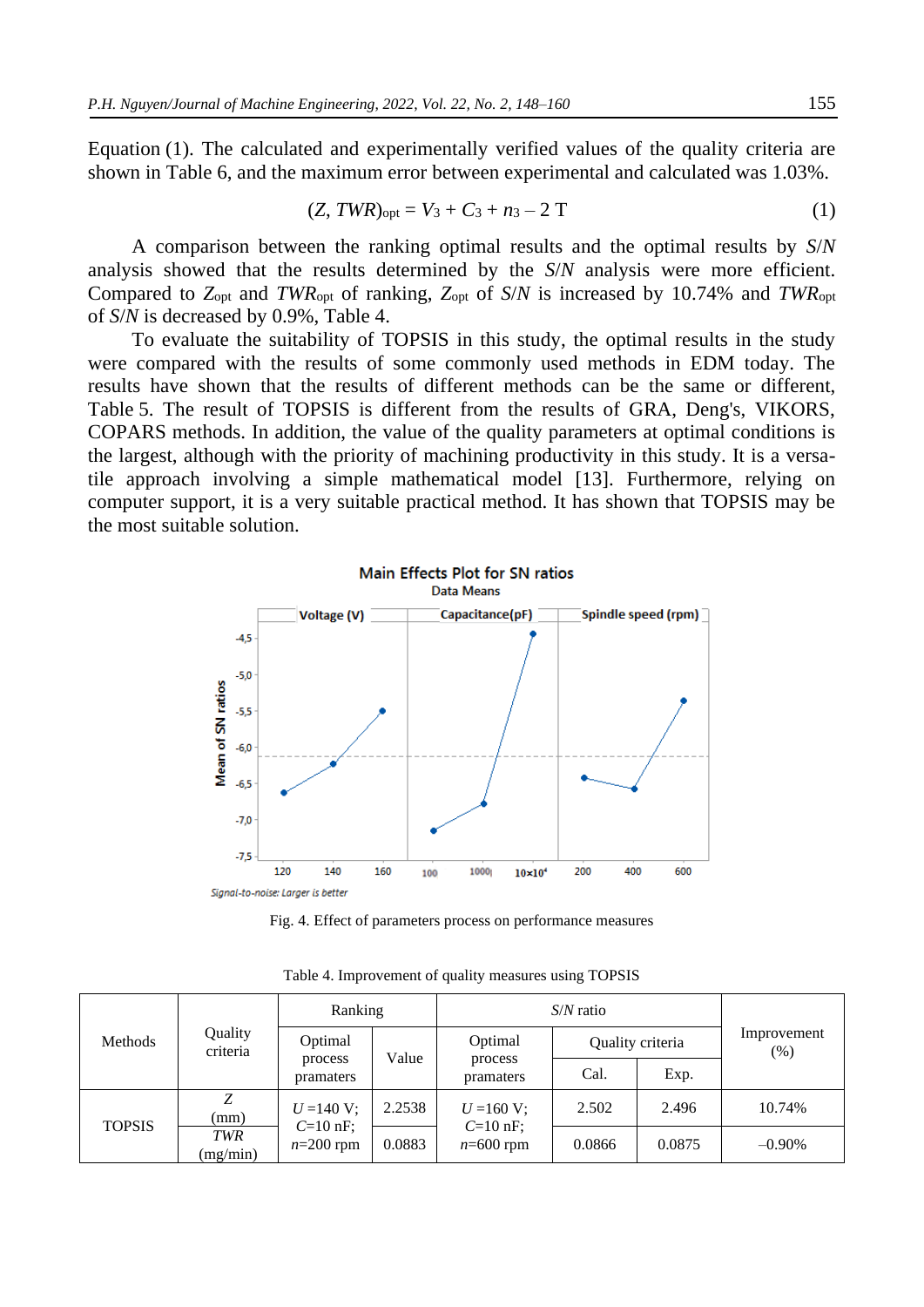|               |                        | $S/N$ ratio                 |                     |  |  |  |
|---------------|------------------------|-----------------------------|---------------------|--|--|--|
| Methods       | Quality<br>criteria    | Optimal process pramaters   | Quality<br>criteria |  |  |  |
|               | Z<br>(mm)              | $U = 160$ V; $C = 1000$ pF; | 1.492               |  |  |  |
| <b>GRA</b>    | <b>TWR</b><br>(mg/min) | $n = 600$ rpm               | 0.0521              |  |  |  |
| <b>TOPSIS</b> | Z<br>(mm)              | $U = 160$ V; $C = 10$ nF;   | 2.496               |  |  |  |
|               | <b>TWR</b><br>(mg/min) | $n = 600$ rpm               | 0.0875              |  |  |  |
| Deng's        | Z<br>(mm)              | $U = 160$ V; C=100 pF;      | 1.2933              |  |  |  |
|               | <b>TWR</b><br>(mg/min) | $n = 600$ rpm               | 0.015               |  |  |  |
| <b>VIKORS</b> | Z<br>(mm)              | $U = 140$ V; C = 100 pF;    | 0.762               |  |  |  |
|               | <b>TWR</b><br>(mg/min) | $n = 400$ rpm               | 0.0234              |  |  |  |
| <b>COPARS</b> | Z<br>(mm)              | $U = 120$ V; $C = 100$ pF;  | 0.534               |  |  |  |
|               | <b>TWR</b><br>(mg/min) | $n = 200$ rpm               | 0.00834             |  |  |  |

Table 5. Comparison of different optimization approaches

### 3.4. ANALYSIS OF SURFACE QUALITY UNDER OPTIMAL CONDITIONS

Figure 5 shows that the accuracy of the shape of the machining hole after micro-EDM was not high. The profile of the hole profile was biased quite large, and the circularity of the hole was also large. The higher number of particles adhered at the bottom of the machining hole.



Fig. 5. Surface morphology of specimen using SEM under optimal parameters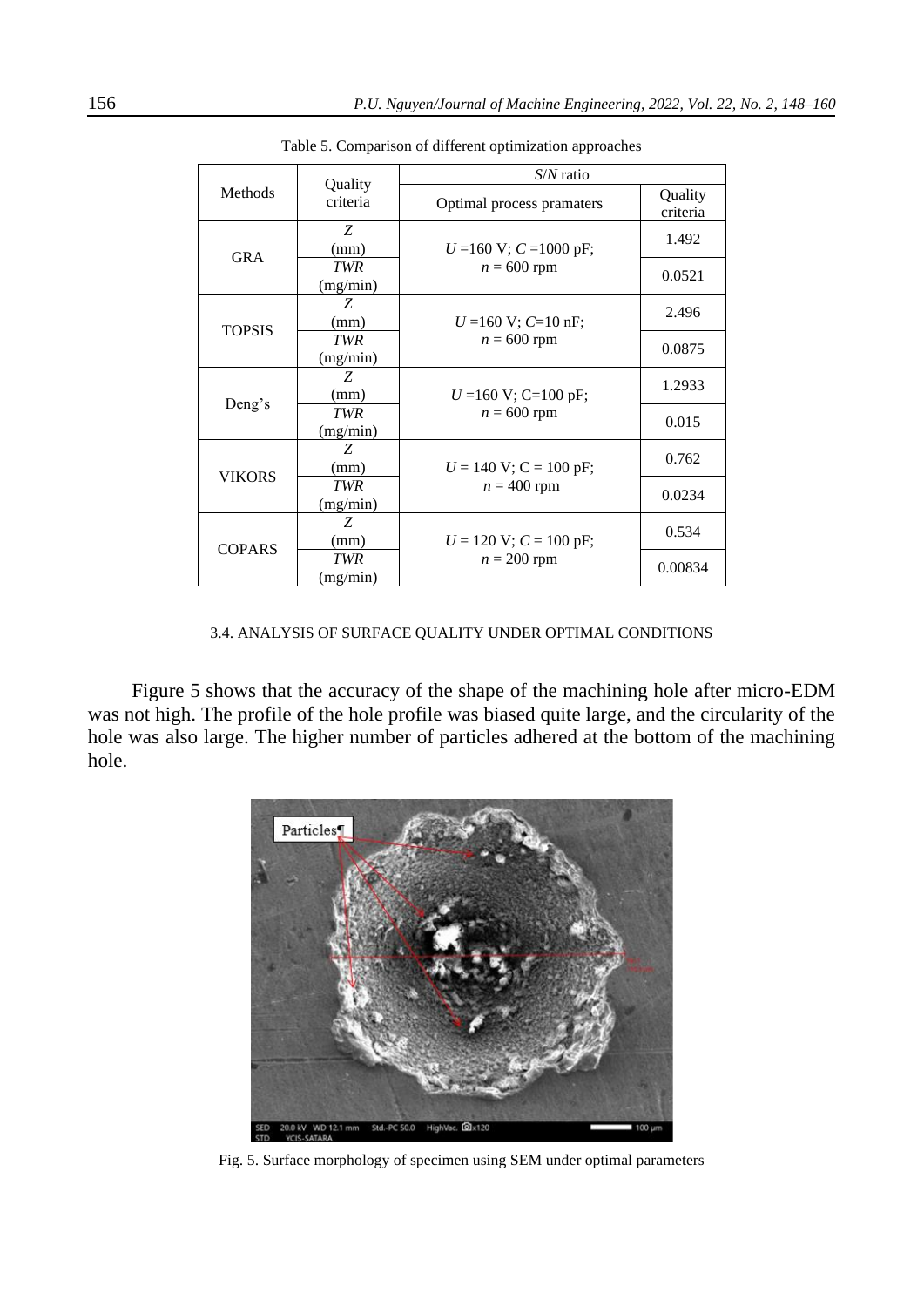The chip and the ejected debris were more difficult to push out of the gap between the electrode and the workpiece in this area. The sizes of the particles adhering to the machined surface were very different as shown in Fig 5. Those particles were distributed irregularly on the machined surface and this has resulted in the topology of the machined surface in micro-EDM to be different from it in traditional machining methods. The shapes of the adhesion particles include spherical and arbitrary polyhedrons as shown in Fig. 6 and 7. The micro cracks and micro-voids are common on the machined surface as shown in Fig. 8.



Fig. 6. Heat affected zone analysis using SEM under optimal parameters



Fig. 7. Adhesive particles analysis of machined surface under optimal parameters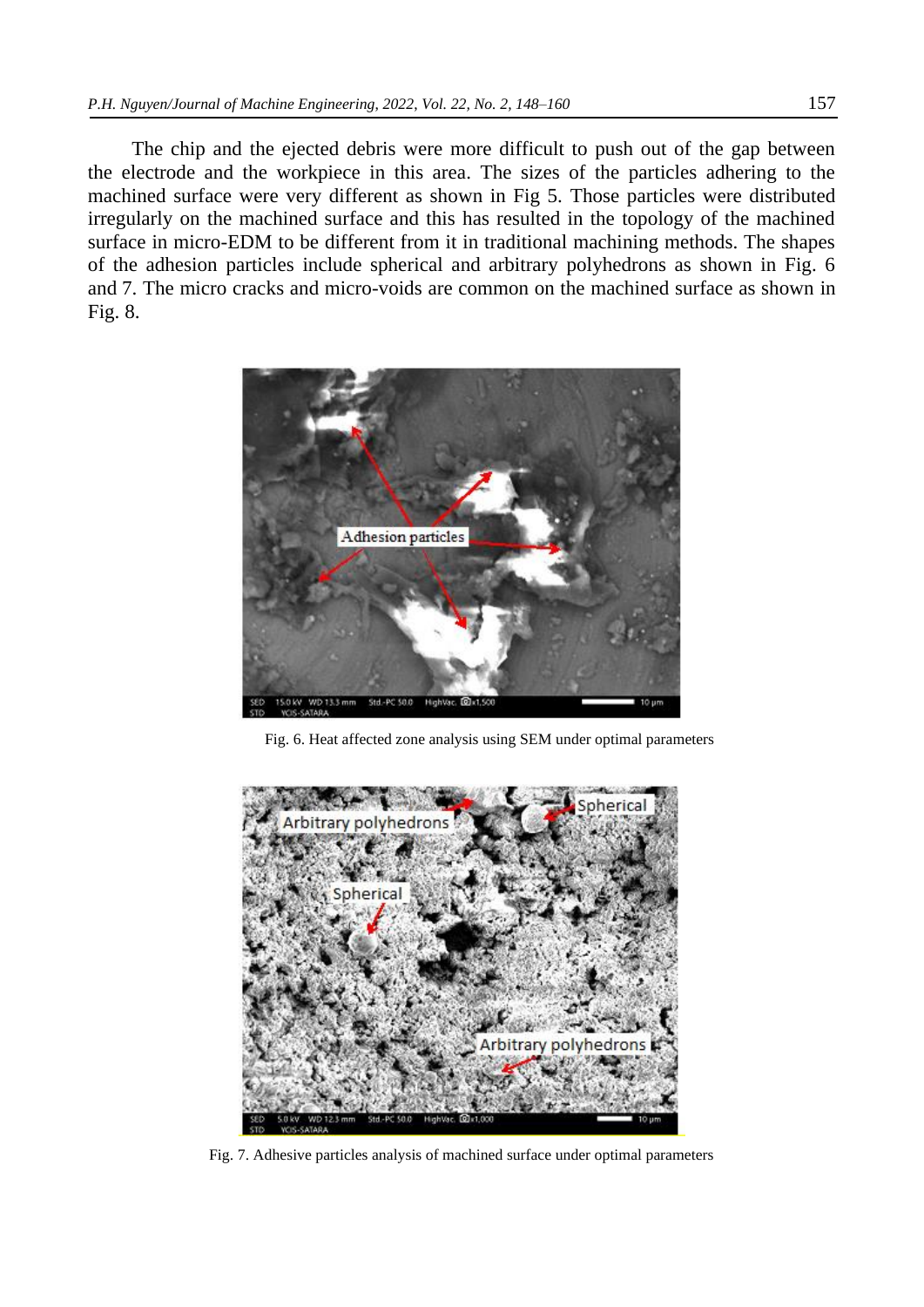

Fig. 8. Analysis of Micro- cracks and micro- voids of machined surface under optimal parameters

## 4. CONCLUSION

In the present study, a multi-criteria optimization study in micro-EDM using TiN coated tungsten carbide electrode for Ti-6Al-4V was performed. The TOPSIS method was used in this study and the research results helped the author to come to the following conclusions:

- Among the investigated technology parameters, capacitance has a significant influence on *Z* and *TWR*, and Voltage and spindle rotational speed have a negligible influence on the quality parameters.
- Compared to the best experimental results determined by ranking in TOPSIS, the optimal results by *S*/*N* analysis yield higher efficiency. *Z* and *TWR* at optimal conditions improved over it in ratings by 10.74% and 0.9%, respectively.
- Results of TOPSIS conclude that the optimal parameter setting is voltage optimal at level 3 (160 V), capacitance optimal at level 3 (10 nF) and spindle rotation optimal at level 3 (600 rpm). The quality criteria at optimal conditions are  $Z = 2.496$  mm and  $TWR = 0.0875$  mg/min. The accuracy of the model determining the quality criteria is good (max error  $= 1.03\%$ ).
- Comparing the suitability of TOPSIS with some other optimization techniques showed that TOPSIS is the appropriate method in this study. And each technical solution needs appropriate optimal solutions.
- The analysis of surface quality after micro-EDM includes many defects such as microcracks, micro craters, micro-voids, micro-adhesive particles, etc. Therefore, it is necessary to have more thorough and clearer analysis and evaluation studies of the surface layer after micro-EDM, and it is intended to determine the suitability of the machined surface to the workability of the product.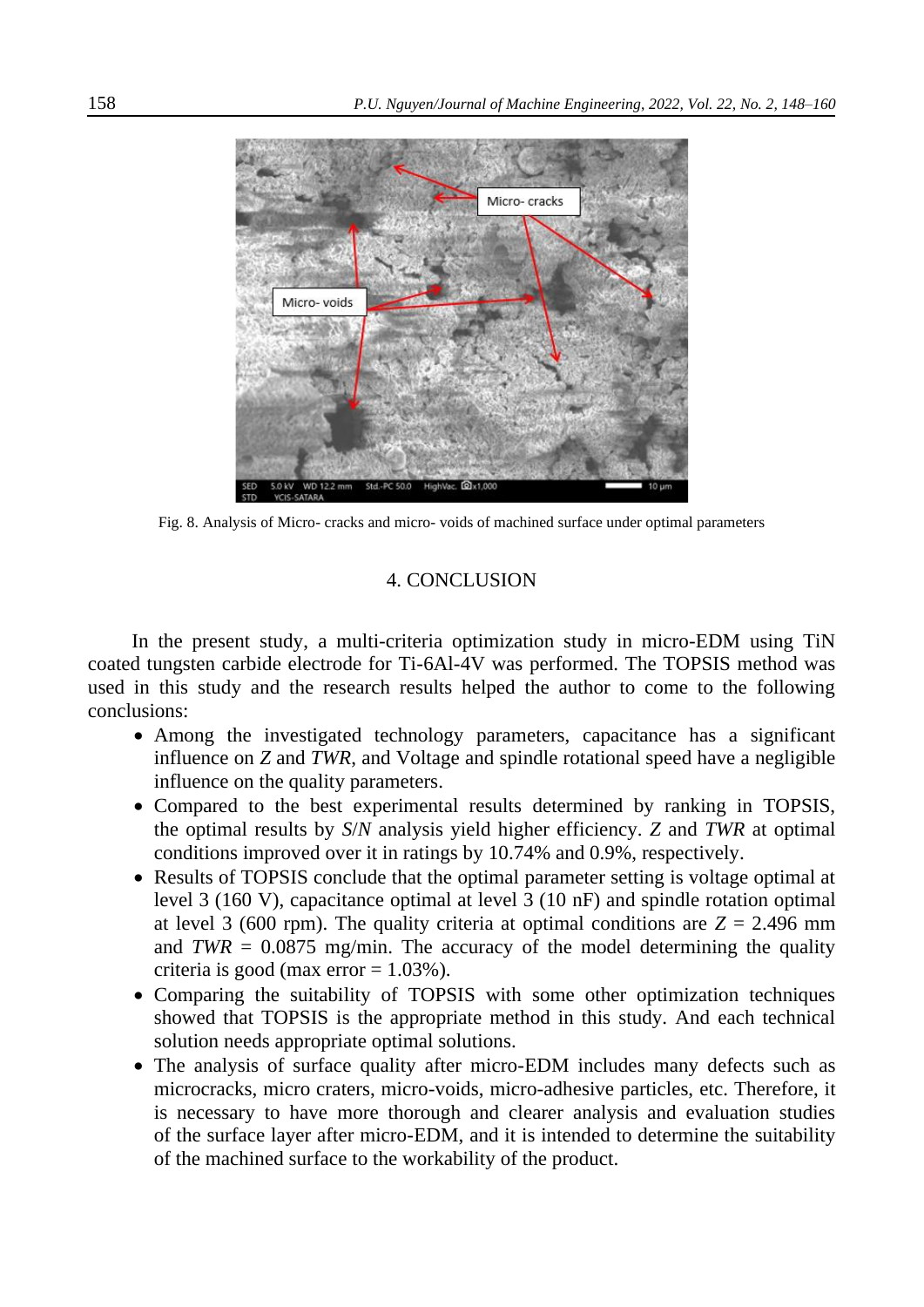| <b>Nomenclature</b>                       | <b>Variables</b>                   |  |  |
|-------------------------------------------|------------------------------------|--|--|
|                                           |                                    |  |  |
| EDM: Electrical discharge machining       | $U:$ Voltage                       |  |  |
| WEDM: Wire electrical discharge machining | $n$ : Spindle rotational speed     |  |  |
| MCDM: Multi-objective decision techniques | C: Capacitance                     |  |  |
| RSM: : Response surface methodology       | SR: Surface roughness              |  |  |
| ANN: Artificial neural network            | <i>TWR</i> : Tool wear rate        |  |  |
| GRA: Gray relational analysis             | <i>MRR</i> : Material removal rate |  |  |
| GA: Genetic algorithm                     | <i>EWR</i> : Electrode wear ratio  |  |  |
| BBO: Biogeography-based optimization      | S/N: Signal-to-noise ratio         |  |  |
| PSO: Particle swarm optimization          | TA: Taper angle                    |  |  |
| AHP: Analytic hierarchy process method    | Z: Z coordinate                    |  |  |
| SEM: scanning electron microscopy         | $OC:$ Overcut                      |  |  |
| TOPSIS: Technique for order preference by |                                    |  |  |
| similarity to ideal solution              |                                    |  |  |

#### **REFERENCES**

- [1] HUO J., LIU S., WANG Y., MUTHURAMALINGAM T., PI V.N., 2019, *Influence of Process Factors on Surface Measures on Electrical Discharge Machined Stainless Steel Using TOPSIS*, Materials Research Express, 6/8, 086507.
- [2] GANGIL M.M., PRADHAN K., PUROHIT R., 2017 *Review on Modelling and Optimization of Electrical Discharge Machining Process Using Modern Techniques, Materials Today*: Proceedings, 4, 2048–2057.
- [3] ANITHA J., DAS R., PRADHAN M.K., 2016, *Multi-Objective Optimization of Electrical Discharge Machining Processes Using Artificial Neural Network*, Jordan Journal of Mechanical and Industrial Engineering, 10/1, 11–18.
- [4] NGUYEN H.P., DONG P.V., DUNG H.T., NGUYEN V.T., MUTHURAMALINGAM T., SHIRGUPPIKAR S., NGUYEN Ch.T., NGUYEN T.L., 2021, *Multi-Object Optimization of EDM by Taguchi-DEAR Method Using Alcrni Coated Electrode*, International Journal of Advanced Manufacturing Technology, 116/5–6, 1429–1435.
- [5] FAISAL N., KUMAR K.., 2018, *Optimization of Machine Process Parameters in EDM for EN 31 Using Evolutionary Optimization Techniques*, Technologies 6, 54, https://doi.org/10.3390/technologies6020054.
- [6] KANDPAL B.Ch., KUMAR J., SINGH H., 2017, *Optimization and Characterization of EDM of AA6061/ 10%Al2O3 AMMC Using Taguchi'Sapproach and Utility Concept*, Production & Manufacturing Research, 5/1, 351–370, https://doi.org/10.1080/21693277**-**2017.1389315.
- [7] MAJUMDER H., MAITY K., 2017, *Optimization of Machining Condition in WEDM for Titanium Grade 6 Using MOORA Coupled with PCA | A Multi-Variate Hybrid Approach*, Journal of Advanced Manufacturing Systems, 16/2, 81–99.
- [8] NGUYEN H.P., BANH T.L., MASHOOD K.A., QUY T.D., DONG P.V., MUTHURAMALINGAM T., NGUYEN D.T., 2020, *Application of TGRA-Based Optimisation for Machinability of High-Chromium Tool Steel in the EDM Process*, Arabian Journal for Science and Engineering, 45/7, 5555–5562.
- [9] KUMAR V.M., AZAD M.S., SINGH S., SINGH N., 2017, *Micro-EDM Multiple Parameter Optimization for Cp Titanium,* Int. J. Adv. Manuf. Technol., 89, 897–904. https://doi.org/10.1007/s00170-016-9130-2.
- [10] MUTHURAMALINGAM T, AKASH R., KRISHNAN S., NGUYEN H.P., PI V.N.., ELSHEIKH A.H., 2021, *Surface Quality Measures Analysis and Optimization on Machining Titanium Alloy Using CO2 Based Laser Beam Drilling Process*, Journal of Manufacturing Processes, 62, 1–6.
- [11] MANIVANNAN R., KUMAR M.P., 2016, *Multi-Response Optimization of Micro-EDM Process Parameters on AISI304 Steel Using TOPSIS*, Journal of Mechanical Science and Technology, 30/1, 137–144.
- [12] TIWARY A.P., PRADHAN B.B., BHATTACHARYYA B.., 2014, *Application of Multi-Criteria Decision Making Methodsfor Selection of Micro-EDM Process Parameters*, Adv. Manuf. 2, 251–258.<https://doi.org/> 10.1007/s40436-013-0050-1
- [13] MUTHURAMALINGAM T., 2019, *Effect of Diluted Dielectric Medium on Spark Energy in Green EDM Process Using TGRA Approach*, Journal of Cleaner Production, 238, 117894.
- [14] GEETHAPRIYAN T., MUTHURAMALINGAM T., KALAICHELVAN K., 2019, *Influence of Process Parameters on Machinability of Inconel 718 by Electrochemical Micromachining Process Using TOPSIS Technique*, Arabian Journal for Science and Engineering, 44/9, 7945–7955.